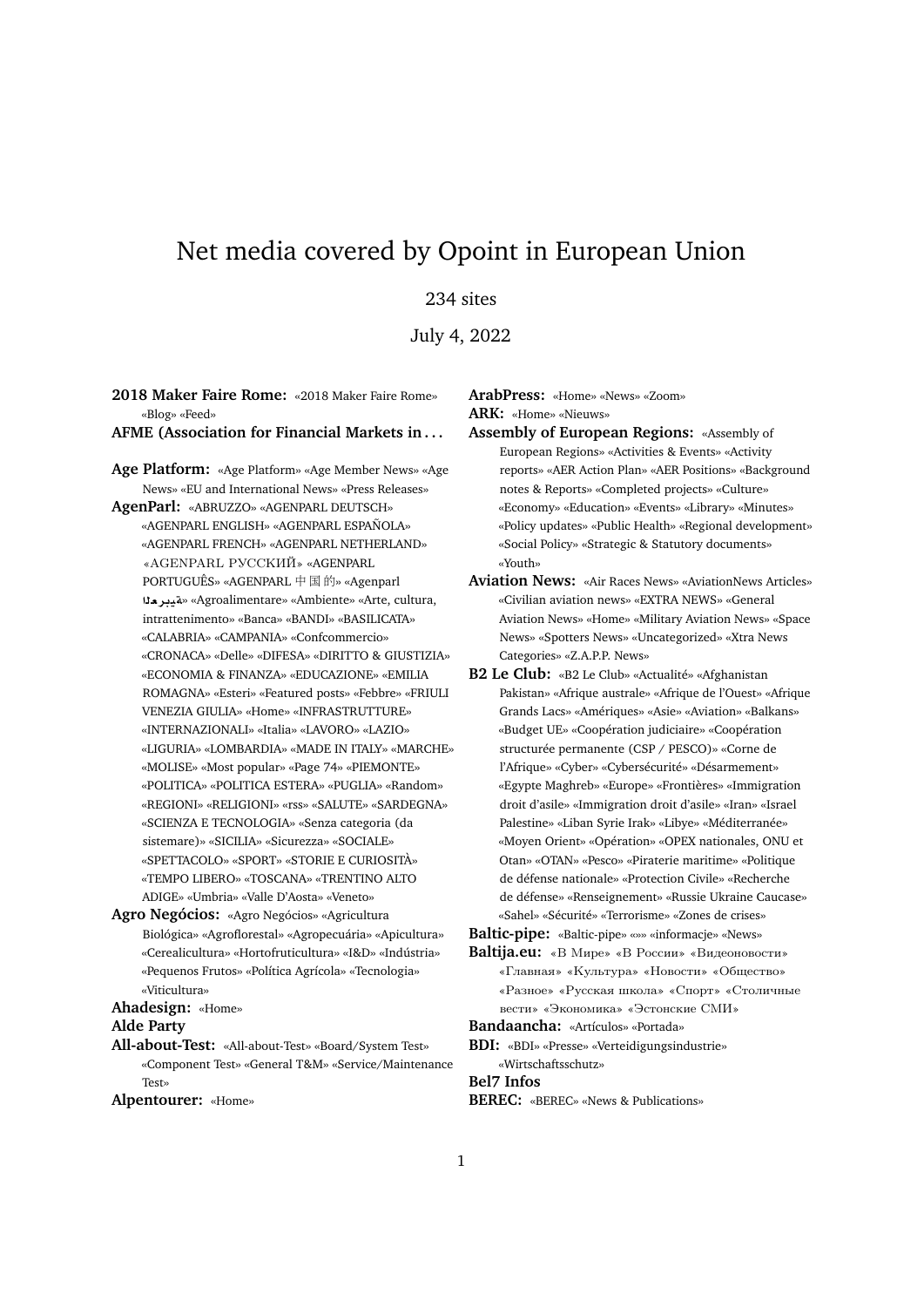**Biorama:** «Biorama» «Blogs» «Schaufenster» **Blue Magazin:** «Blue Magazin» «Features» «News» «Videos» **Boardaction:** «Home» **Bold The Magazine:** «Blog» «Home» «lifestyle» **BomDia Alemanha:** «BomDia Alemanha» «Alemanha» «Comunidades» «Desporto» «Europa» «Lifestyle» «Motores» «Mundo» «Portugal» «Ultimas-noticia» **Bouwen aan de Zorg:** «Bouwen aan de Zorg» «Nieuws» «Ziekenhuizen» **Bruxelles2:** «Accueil» «Actu Blog» «Aide au Développement» «Aide humanitaire» «ARMÉES» «Armées européennes» «Arts Ciné Scène» «Aviation» «Balkans» «Banques Services financiers» «Budgets de défense» «Conférence» «Congo Grands Lacs» «Coopération judiciaire» «Coopération militaire» «Coopération structurée permanente PESCO» «Cote d'IVoire» «Défense» «Défense» «Défense» «Défense anti-missile» «Défense UE (doctrine)» «Diplomatie» «Diplomatie» «Doctrine de crise PSDC» «Droit du Travail» «Droit international» «Droit international DiH» «Droits Fondamentaux» «Drones» «Drones» «Elargissement Europe Centrale» «Emploi Restructurations» «Entreprises de défense» «Espace Satellites» «Europe» «Europe Sociale» «Europe UE» «Exclusion Pauvreté» «Exportation d'armes» «Fiscalité» «Frontières» «Gouvernements» «Haut représentant» «Haut représentant de l'UE» «Hélicoptères» «Histoire européenne» «Immigration Asile» «Industrie» «Industrie de défense» «Institutions UE» «Intérieur» «Iran Irak» «Israel Liban Palestine» «Libye» «Marché intérieur – Concurrence» «Marine» «Missions civiles PESD-PSDC» «Monnaie Zone Euro» «Moyen Orient» «Musique Rock Pop» «Opérations» «Opérations militaires PeSDC» «OPEX nationales et OTAN» «Piraterie» «Police Gendarmerie» «Politique sociale européenne» «Politiques nationales de défense» «Pouvoirs» «Protection Civile» «Protection Civile» «Rss» «Sahel» «Santé sécurité sociale» «Service public Solidarités» «Somalie Ouganda» «Stratégie PESC» «Terrestre» «Terrorisme» «Traités CIG» «Week-end» «Zones de crises» **Btcpeers.com:** «Btcpeers.com» «Analysis» «Answers» «News» «Opinions»

**Business Europe:** «Business Europe» «News» **Business Review**

**BusPress:** «Aktuality» «Anadolu ISUZU» «ANVI TRADE» «ARRIVA» «Autobusy» «Biopaliva» «BRT/BHNS» «BUS SHOW» «BusLine» «Busworld» «Busy BARBI» «Busy BEST COACH» «Busy Beulas» «Busy BYD» «Busy

EKOVA» «Busy IRISBUS» «BUSY Irizar» «Busy ISUZU» «Busy ISUZU» «Busy ISUZU »» «Busy KHMC» «Busy MAN» «Busy MARCOPOLO» «Busy Mercedes» «Busy NEOPLAN» «Busy OTOKAR» «Busy ROŠERO» «Busy Scania» «Busy Setra» «Busy SOLARIS» «Busy SOR» «Busy Tedom» «Busy TEMSA» «Busy Van Hool» «Busy VDL» «Busy VISEON» «Busy VOLVO» «Busy Yutong» «CNG/LNG/LPG/BIOGAS» «Czechbus» «Daimler Buses» «Dekra» «Dopravci» «Dopravní podnik Ostrava» «Dopravní politka» «DPMB» «DPMHK» «DPMK» «DPMP» «DPP» «EichlerBus» «Ekologie» «EKOVA Electric» «Elektromobilita» «Elektromobilita» «Elektromobilita »» «EvoBus» «FlixBus» «Home» «Hybridy» «ICOM Transport» «Infrastruktura» «IRIZAR» «ISUZU» «IVECO Bus» «Iveco Bus» «JV – TOUR» «KHMC» «KHMC Opava» «Leo Express» «MAN Truck & Bus» «Michelin» «PMDP» «Pneumatiky» «Pneumatiky» «Pneumatiky »» «Proelektrotechniky cz» «Proelektrotechniky cz» «Proelektrotechniky cz »» «Pˇrihlásit Aktuality» «RegioJet» «Reklama» «ROPID» «ROŠERO – P» «RTO Klub» «RUBEŠ» «Scania» «Servis» «Setra Club» «Smart City» «SMART CITY» «Smart City» «Smart City» «Smart City» «Solaris Bus & Coach» «SOR» «technologie» «Trasport a Logistika» «Truck» «TURANCAR SK» «Urbanistika» «VAN HOOL» «Výrobci» «Výstavy» «VDL – Daˇcice» «VDL Bus & Coach» «Veteráni» «Vga Tour» «Vodík» «Volvo Buses» «WOLF – MD» «Řidiči» «Škoda» «Škoda Transportation» «Železnice»

#### **Byinnovation:** «Home»

**Caratteri Liberi:** «Arte e Poesia» «Bioetica» «Cinema e Dintorni» «Comunicati Stampa» «Contributo dei lettori» «Cultura e Società» «Economia» «Home» «Lavoro» «Mafie» «Mondo» «Politica» «Recensione libri» «Scienza e Ambiente»

**Cargo Forwarder Global:** «Home»

**Casa Bella:** «Casa cb»

**Cedefop:** «Cedefop» «News» «News and press» «Rss»

**Ceep:** «Our news» «Our voice»

**Cenelec**

**Centre for European Policy Studies:** «Ceps news» «Home»

**Centrum für Europäische Politik**

#### **cheeseweb.eu**

- **Club Moto.eu:** «Club Moto.eu» «Carretera» «Competición» «Custom» «Eléctricas» «Moda Moto» «Motomagazine» «Motos» «Naked» «Novedades» «Scooter» «Trail»
- **CMDh News:** «CMDh News»

**coess:** «coess» «Events» «News» «News»

**CoR NL:** «CoR NL» «News»

**Cosmopolitalians:** «Cosmopolitalians» «Articles / Videos»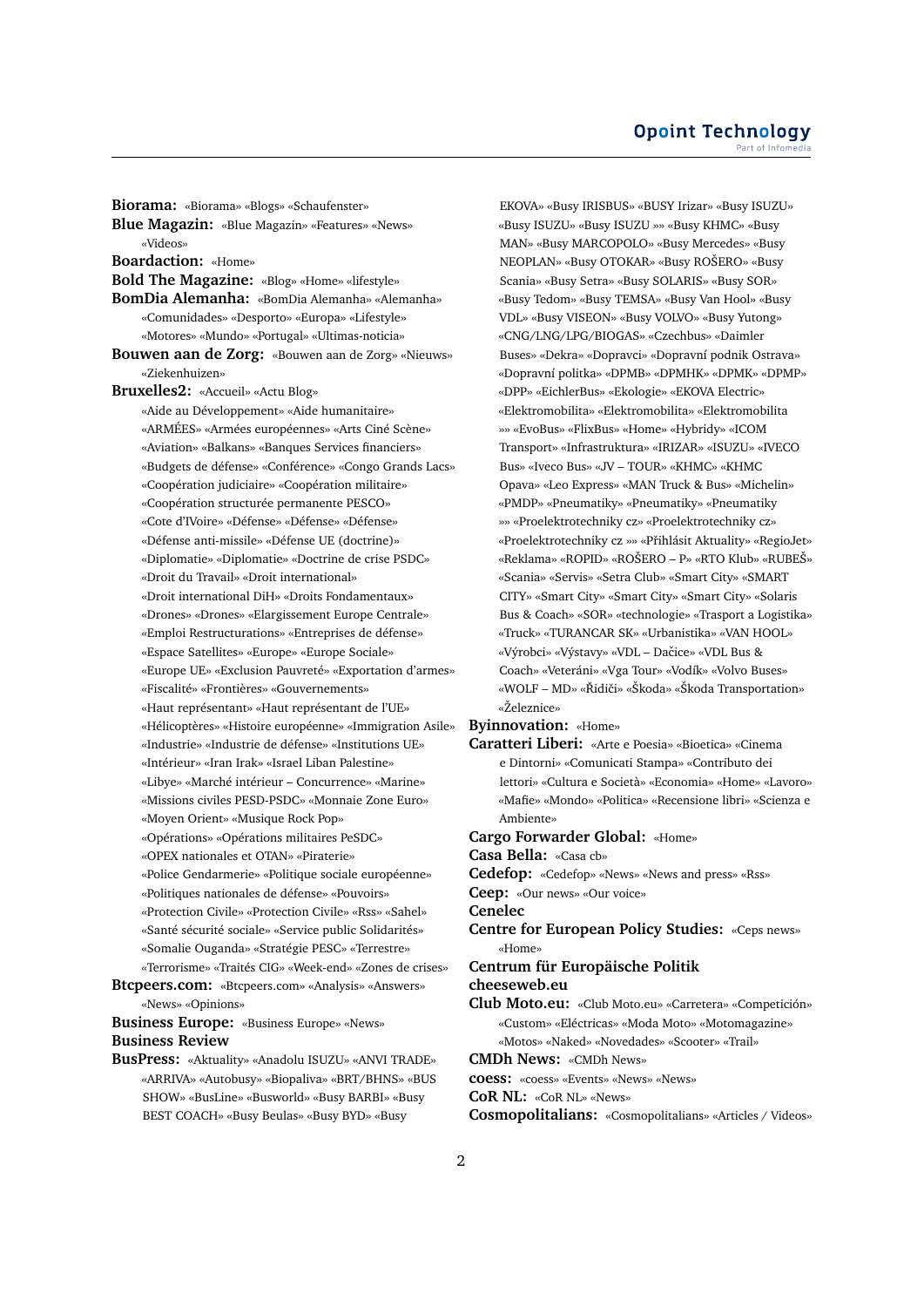«Conferences» «Contests / Calls» «Events» «Internships» «Jobs» «Passed Deadlines» «Scholarships / Fellowships» «Seminars / Trainings» «Volunteering»

**Court of Justice of the European Communities** «Bg» «bg» «cs» «cs» «da» «da» «de» «de» «el» «en» «es» «es» «et» «et» «fi» «fr» «hr» «hu» «it» «lt» «lv» «mt» «nl» «pl» «pt» «ro» «sk» «sl» «sv»

**Covivio:** «Covivio» «Actualites»

**CPME:** «Home» «News»

- **CPVO:** «CPVO» «Articles» «Conferences and Events» «News» «News & Events»
- **CyprusNews:** «CyprusNews» «CyDebates» «CyprusViews» «CyTalks» «Inbusiness-oikonomia» «Επιστήμη» «Ευρώπη» «Κόσμος» «Κύπρος» «Οικονομία» «Υγεία» «Ψυχαγωγία»
- **CYtoday:** «CYtoday» «Αρχειο» «Αθλητικα» «Διεθνεις» «Επικοινωνια» «Ενδιαφερουν» «Κυπρος» «Οικονομια» «Σημαντικες Ειδησεις» «Lifestyle»
- **DC EN:** «DC EN» «Blog» «Briefings» «Central asia, caucasia, southeast europe and russia» «Civil society and local government» «Democracy and the rule of law» «Disasters and humanitarian relief» «East asia» «Employment and the fight against poverty» «Food security and agriculture» «Formats» «Infectious diseases» «International cooperation» «International relations and cooperation» «Latin america and the caribbean» «Middle East North Africa» «Peace and human security» «Physical and social infrastructures» «South Asia» «Southeast asia and pacific» «Sub-sahara africa» «Sustainable business and sustainable environment» «World regions»

**Der Tuning und Styling Blog:** «Startseite» **Development + Cooperation: D+C:** «Development

- + Cooperation: D+C» «Armutsbekämpfung und Arbeit» «Ökonomische und ökologische Nachhaltigkeit» «Blog» «Demokratie und Rechtsstaat» «Ernährungssicherheit und Landwirtschaft» «Frieden und menschliche Sicherheit» «Heutzutage» «Hintergrund» «Humanitäre Einsätze richtig gestalten» «In Ku rze» «Infrastruktur und Sozialstaat» «Internationale Beziehungen und Zusammenarbeit» «Katastrophen und Nothilfe» «Lateinamerika und Karibik» «Meinung» «Nordafrika und Nahost (MENA / Middle East North Africa)» «Nothilfe» «Ostasien» «Südasien» «Südostasien und Pazifik» «Subsahara-Afrika» «Zentralasien, Kaukasus, Südosteuropa und Russland» «Zivilgesellschaft und Kommunen»
- **Dietrolanotizia:** «Dietrolanotizia» «Arte» «Attualità» «Cinema» «Cultura» «Expo 2015» «Interviste» «Libri» «Moda e Gossip» «Musei» «Musica» «Provincia di Milano» «Pubbliredazionali» «Salute» «Sport» «Teatro» «Teologia»

«Trasporti» «Turismo»

**Diplomatic Intelligence:** «Business» «Diplomatic News» «Editorial» «Eu News» «Home» «Human Rights» «International News» «Middle East» «Science»

**DIY Academy:** «Artikel» «Presse»

**Domovská stránka**

- **Doorbraak:** «Integratie» «Internationaal» «Nationalisme» «Voorpagina»
- **Dy's News:** «21/12/2012» «2500 Brands» «Altre» «Anche gli zombie comprano» «BFF – Bergamo Film Meeting» «Brand Movie Database» «Cinema» «Dy's Chronicles» «Dy's Pro» «Dy's World» «Eventi» «Far East Udine» «Festival del cinema di Venezia» «Festival del Film Locarno» «Festival Internazionale del Film di Roma» «Homepage» «Internationale Filmfestipiele Berlin» «Mostra internazionale del nuovo cinema – Pesaro» «Notte degli Oscar» «Product Placement Lecco» «Ravenna Nightmare» «Shopping Vintage» «Speciali» «Televisione» «Torino film festival» «Tutte»
- **Dynamic Seniors:** «Accueil» «BEAUTE» «CULTURE» «MAISON» «MODE» «NUTRITION ET GASTRONOMIE» «VIE PRATIQUE»

# **EASA**

#### **Eastwest**

- **ECB Banking Supervision:** «ECB Banking Supervision» «Press»
- **Ecologic:** «Ecologic» «Adaptation» «Agriculture» «Arctic» «Biodiversity» «Bioeconomy» «Cities» «Climate» «Education» «Energy» «Governance» «Health» «Land Use» «Report» «Trade» «Water»

**Ecommerce Europe:** «Home» «News» «Press»

- **Ecommerce News Europe:** «Ecommerce News Europe» «Acquisition» «Awards» «Cross-border» «Cross-channel» «Design» «Events» «Funding» «Interview» «Launch» «Laws and regulations» «Logistics» «Marketing» «Marketplaces» «Mobile» «Offline store» «Online store» «Payments» «Search» «Software» «Startups» «Statistics» «Trustmarks»
- **EditoWeb MagaZine:** «EditoWeb MagaZine» «Afrique & Moyen Orient» «Amériques» «Articles» «Europe» «France» «Les brèves» «Services web» «Toute l'actu monde»

## **EDR Magazine**

**Efa News:** «Agriculture» «Beverage» «Biological» «Catering» «Cheese and dairy products» «Coffee» «Conserved and jams» «Consumption» «Desserts» «Distribution» «Economy» «Fairs» «Finance» «Fish» «Food safety» «Foreign» «Fourth range vegetables» «Fruit and vegetables» «Gourmet cuisine» «Health» «Home» «Ice cream» «Industry» «IT» «Liqueurs» «Meats» «Mineral waters and drinks» «News» «News» «Notizie» «Oils and condiments» «Packaging and logistics» «Parliamentary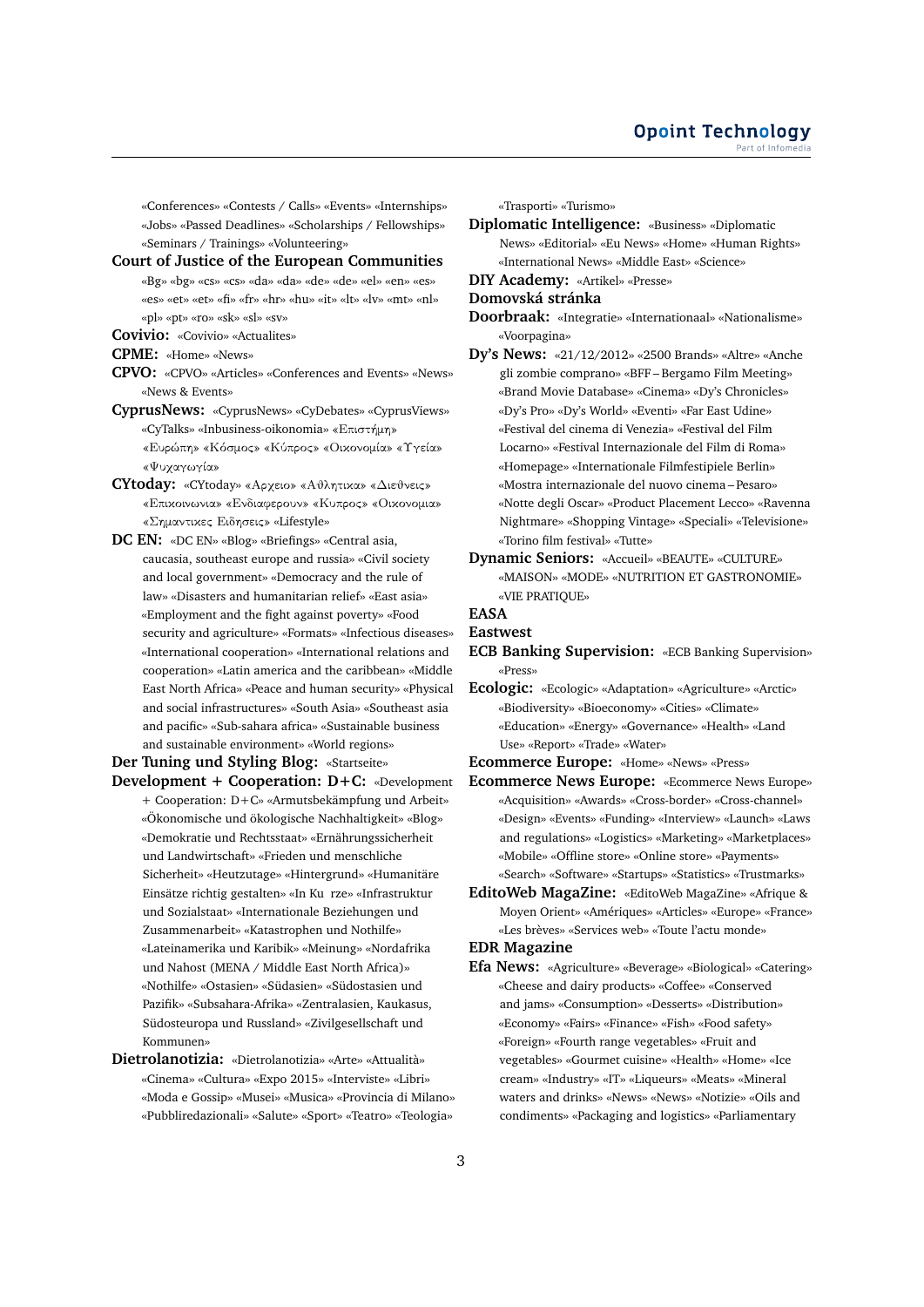acts» «Pasta and bakery products» «People» «Petfood» **EFPIA:** «EFPIA News» «Home» «News-Events» **EFSA European Food Safety Authority:** «Consultations» «Frontpage» «News» «Press releases & news stories» «Publications» **EIOPA:** «News» **EMCDDA:** «Home» «News and events» **EMEA:** «Home» «Rss: Patient safety, news and press releases» **Encompass:** «Encompass» «Comment» **Energy – Cities:** «Cities» «Cities – Articles» «Cities – Medias» **Energy Post:** «Energy Post» «EU Policy» «Markets» «Networks» «News» «Nuclear» «Oil & Gas» «Oil, Gas & Coal» «Outlooks» «Renewables» «Slider» «Transition» «Transport» **EnergyWatch:** «EnergyWatch» «Cleantech» «Oil & Gas» «Policy & Trading» «Renewables» «Utilities» **ENISA:** «ENISA» «News» **Enqa:** «Home» «News» **Entsoe:** «Home» «Latest News» «Position Papers» **Eos Wetenschap:** «Geschiedenis» «Gezondheid» «Home» «Natuur» «Psyche & brein» «Ruimte» «Technologie» «Voeding» «Wetenschap» **ERC: European Research Council:** «ERC: European Research Council» «Magazine» «News» **ESMA:** «ESMA» «News» «Press releases» «rss» **EU NanoSafety Cluster:** «Home» **eu-LISA:** «eu-LISA» «News-And-Events» **EU-Osha EN:** «EU-Osha EN» «Articles and Interviews» «Press and Multimedia» «Press Releases» **Euinside Euranet Plus inside:** «Euranet Plus inside» «Culture and education» «Economy» «Environment and energy» «News» «Politics» «Society» **Eurid.eu:** «Home» **Euro logistics portal:** «Education» «IT systems» «Logistics» «Politics» «Transport» **Eurocities:** «Home» «News» **eurofound.europa.eu:** «EIRO – Representativeness studies» «Events» «News Articles» «Publications» «Strona Główna» **Europa.eu Europaerestu:** «Europaerestu» «Cursos de formacion» «Experiencias erasmus» «Noticias juventud» «Otras» «Plazas sve» **Europarl Europa germany:** «Aktuelles» **Europäisches Parlament DE:** «Europäisches Parlament» «Aktuelles» **European Agency for Safety CS**

**EUROPEAN ASYLUM SUPPORT OFFICE European Banking Authority:** «Consultations and discussions» «Home» «News & Press» «Press» **European Business Review:** «European Business Review -» «Analyses» «Business» «Editor's column» «Europe» «Management» «World» **European Cancer Organisation European Centre for Disease Prevention . . . :** «Epidemiological updates» «Home» «News» «publications-data» **European Commission Education and Training** «Home» «Infocentre» «News» «Presscorner» **European Committee for Standardization:** «Home» **European Conservatives and Reformists Group** «Home» «NEWS» «News» **European Custom Installer:** «Home» **European Defence Agency:** «Home» «News» **European Environment Agency:** «Highlights» **European External Action Service:** «Headquarters» «Home» «Press corner» **European Gaming:** «European Gaming» «Latest news» «Press Releases» **European Marinetime Safety Agency:** «Home» **European Ombudsman:** «Home» **European Organisation of the Sawmill Industry** «European Organisation of the Sawmill Industry» «News» «Press» **European Payments Council:** «Home» «News» **European People's Party:** «European People's Party» «Commitment» «News» **European People's Party in the European . . . European Policy Centre:** «Home» «Publications» **European Systemic Risk Board:** «2022» «Home» **European Transport Safety Council:** «European Transport Safety Council» «News» «Past Events» «Upcoming Events» **European Vending Association:** «Home» «News» **Europeecologie.eu:** «Europeecologie.eu» «Affaires étrangères» «Agriculture et pêche» «Aviation» «Bien-être animal» «Biodiversité» «Brexit» «Budget» «CETA» «Citoyens» «Combustibles fossiles» «Commerce équitable» «Consommateurs» «Désinvestissement» «Développement» «Droits d'auteur» «Droits humains» «Droits sociaux» «Economie circulaire» «Egalité des chances» «Emissions de CO<sup>2</sup> » «Emplois» «Finance» «Grands Projets Inutiles» «Industrie» «Institutions européennes» «Jeunesse» «Justice fiscale» «Lanceurs d'alerte» «Médias» «Migration» «Minorités» «Mobilité durable» «Monde numérique»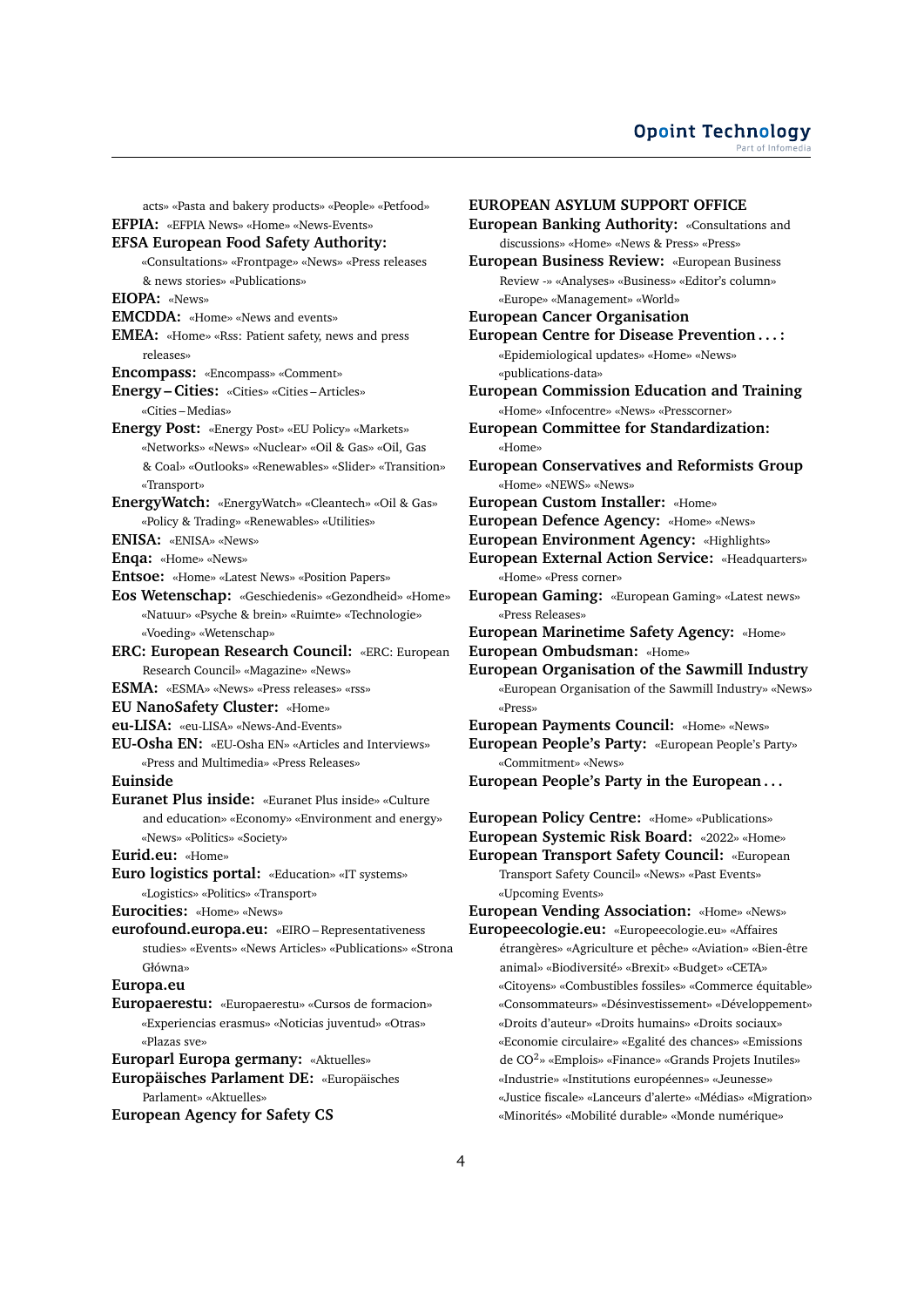«Nucléaire» «Parité» «Pollution» «Protection des données» «Régions» «Renouvelables» «Santé» «Sécurité» «Services publics» «Sortie du diesel» «Transparence» «Transport routier» «TTIP / TAFTA»

## **Europees Milieuagentschap**

- **Europeonline Magazine:** «Österreich» «Boulevard» «Deutschland» «Home» «Kultur» «Politik» «Politik» «Schweiz» «Sport» «Wirtschaft» «Wirtschaft»
- **EUROPESE REKENKAMER:** «EUROPESE

#### REKENKAMER» «NewsEvents»

- **Fcc-group.eu:** «Fcc-group.eu» «News & Media»
- **FEDIOL:** «Press Release»

**Ferma:** «Ferma» «Advocacy» «Blog»

- **FlipMagazine:** «FlipMagazine» «Attualità» «Consiglio di Lettura» «Cosa bolle in pentola» «Flash News» «Il Posto dove Andare» «L'editoriale» «Le rubriche di flip» «No!» «Terza pagina» «World wide»
- **FoodDrinkEurope:** «Events» «Guidelines» «Home» «Key Data» «News» «Positions» «Press Releases» «Publications» «Reports» «Statements» «Toolkits»
- **Foresight:** «News»
- **FreeNews:** «Feed» «Home» «Insolite» «L'actu du site» «Mobile»

**Frontaliers Lorraine:** «Frontaliers Lorraine» «Actualites»

- **Gamereactor.eu:** «Gamereactor.eu» «3DS» «3DS» «3DS» «3DS» «Articles» «Articles» «Esports» «Esports News» «Gadgets» «Game Trailers» «Movies» «News» «News» «News» «PC» «PC» «PC» «PC» «Previews» «Previews» «PS3» «PS3» «PS3» «PS3» «PS4» «PS4» «PS4» «PS4» «Reviews» «Reviews» «Switch» «Switch» «Switch» «Switch» «User reviews» «User TV» «Videos» «Videos» «Wii U» «Wii U» «Wii U» «Wii U» «Xbox One» «Xbox One» «Xbox One» «Xbox One»
- **Gamian:** «Gamian» «Conventions & Seminars» «Interest group on Mental Health, Well Being and Brain Disorders» «News»
- **GenerationLibre:** «Accueil» «Découvrir» «L'actu»
- **Gruess-gott:** «Alpenland & Tradition» «Daheim» «Essen & Trinken» «Gesundheit & Entspannung» «Kinder & Familie» «Wohnen & Deko»
- **GUE-NGL:** «Foreign Affairs» «Health» «Home» «News»
- **Gutereise:** «Menschen» «Startseite»
- **Health work force:** «Latest News»

**HealthCap Venture Capital**

**Home-of-foundry.de:** «Home»

- **HONDA European Media Newsroom:** «Cars» «Corporate» «Motorcycles» «Motorsport»
- **Hotrec:** «Annual Reports» «Home» «Industry News» «Policy Reports» «Position Papers» «Press Releases» «Publications» «Videos»

**Hufgefluester:** «Artikel» «News»

**If then is now:** «If then is now» «agenda» «Events»

«Journeys» «Personalities» «Topics»

**Impel**

- **In Security:** «BSIA Spotlight» «Case Studies» «Event News» «Featured Articles» «Home» «Industry Expert» «Industry News» «Product News»
- **Inclusion Europe:** «Inclusion Europe» «Blog»
- **Info-Direkt:** «Info-Direkt» «Gesellschaft» «International» «Meinung» «Politik» «Wirtschaft»
- **Instalia.eu:** «Audiovisuales» «Instalación» «Portada» «Sonido»
- **Institut slovanských strategických studií**
- **Insurance Europe:** «Home» «News»

**Interpol:** «News & mediareleases» «News-and-Events-2»

- **IPR Helpdesk:** «Home»
- **Join Commission Joinup:** «Communities» «E-Library» «Home» «News» «Semantic Assets» «Software»
- **JouwStad:** «JouwStad» «112» «Achtergrond» «Atleletiek» «Beurs» «Cultuur» «FC Groningen» «Foto» «Geen categorie» «In beeld» «Kunst» «Museum» «Muziek» «Natuur» «Nieuws» «Olympisch» «Opinie» «Politieberichten» «Politiek» «Rechtbank» «Schaatsen» «Sport» «Theater» «Uitgaan» «Video» «Voetbal» «Wetenschap»
- **Kladionica:** «Izostanci» «Kladionica» «Naslovna» «Sport» «Transferi» «Vijesti»
- **Kongres Magazines:** «Kongres Magazines» «Active experience» «Adrenaline experiences» «Bled convention bureau» «Carinthia convention bureau» «Central europe» «Croatia addendum» «Culinary experiences» «Dubrovnik convention bureau» «Global» «Good practices case studies» «Hidden congress guest» «Historical experiences» «Incentive ideas» «Interviews» «Istanbul convention & visitors bureau» «Kongres articles» «Kongres interviews» «Kongres telescope» «Ljubljana convention bureau» «Maribor convention bureau» «Meetings star» «Meetologue» «News» «Portorož convention bureau» «Reports» «Slovak convention bureau» «Slovenia convention bureau news» «Slovenian convention bureau» «South-east europe» «Special venues» «Who is who» «Young talents» «Zagreb convention bureau»
- **Lexus Europe Newsroom:** «Lexus Europe Newsroom» «News»
- **Lika Club:** «Autorsko» «Glazbeno» «Interview» «Kulturno» «Novo» «Sportsko» «Tehnološko» «Zanimljivo» «Zdravstveno»

**Métropolitiques:** «Accueil»

**Mediterraneaonline.eu:** «Mediterraneaonline.eu»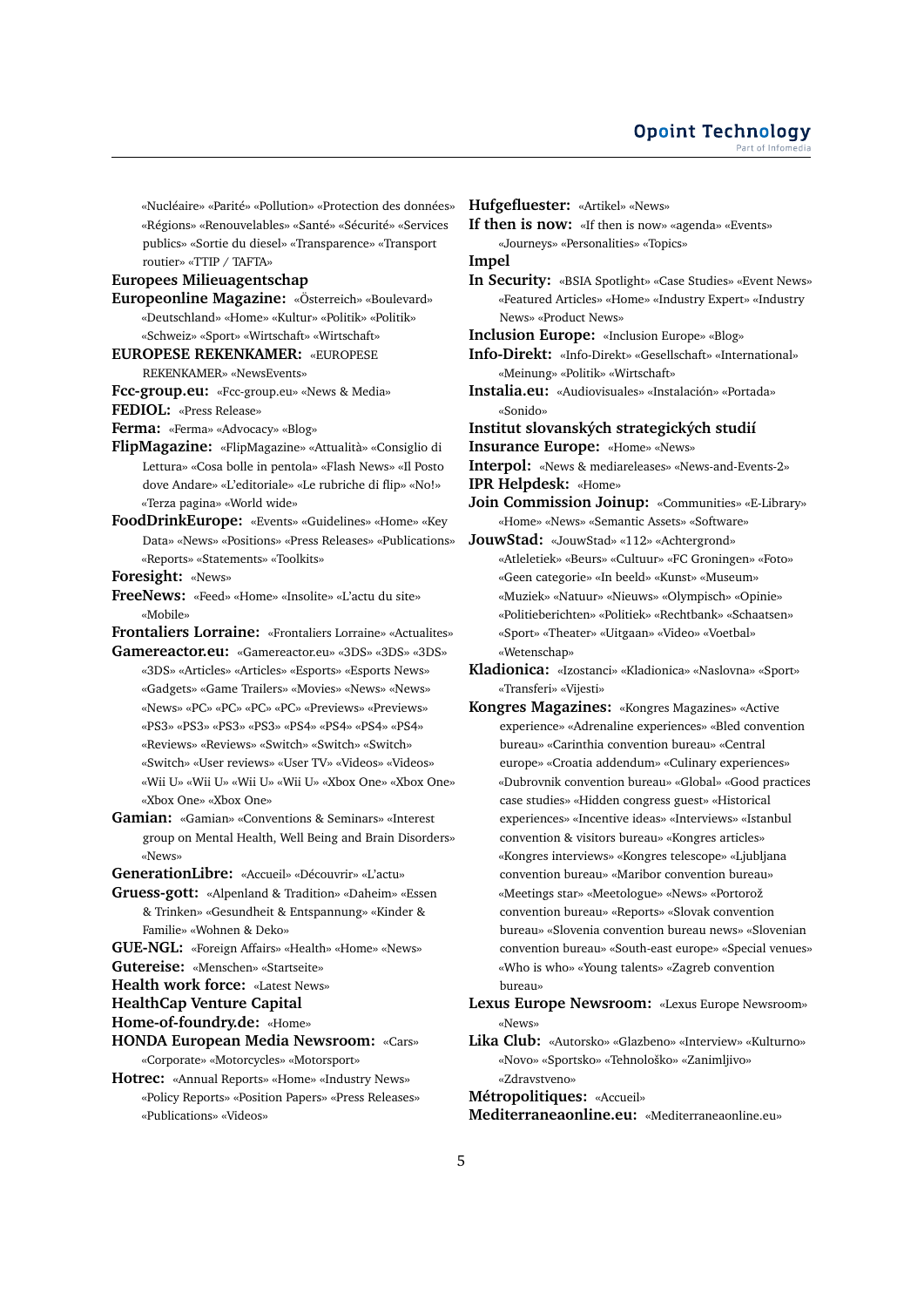«Ambiente» «Arte» «ART\_Up!» «Cultura» «Cultura» «Doblóg» «Economia Internazionale» «Editoriale» «Educhiamoci al ben-essere» «Effetto giuridico» «Gaetano Cataldo» «Il Tigrillo spinoso» «In viaggio» «In viaggio» «Libri» «Museando per il Mediterraneo» «Musica» «Naturalistica» «News ed Eventi» «News ed Eventi» «News ed Eventi» «Racconti di viaggio» «Sapori» «Scienze» «Scienze» «Sinispella» «Storie meridiane» «Terramatta» «Vini del Mediterraneo» «Visti da noi»

- **Menhouse:** «Menhouse» «Auto-Moto» «Cestování» «Design» «Gurmán» «Kultura» «Lifestyle» «Móda» «Modelky» «Osobnost» «Relax» «Sport» «Technika»
- **Metis Europe:** «Metis Europe» «> Comparaisons européennes» «> Formation / Education» «Analyses» «Bibliothèque» «Chroniques» «Cinéma» «Editos» «Interviews» «Management et entreprise» «Reportages» «Travail et société» «Vie au travail»

**Michael Cramer:** «Aktuelles» «Presse»

- **Mixology:** «Mixology» «Abo» «Aktuelle Ausgabe» «Aktuelles» «Alkoholfrei» «Bars» «Bars & Menschen» «Barwerkzeuge» «Bier» «Bier & Wein» «Blog» «Cocktails» «Cocktails» «Cognac & Brandy» «Debatte» «Gemischte Links» «Geschichte» «Geschichte» «Gin» «Interviews» «Klassik» «Kultur» «Kunst» «Liköre» «Limonaden» «Literatur» «Magazin» «Musik» «News» «Notizen» «Porträts» «Reportage» «Rum & Cachaça» «Säfte» «Südweine» «Sekt & Champagner» «Shots» «Sirups» «Sonstiges» «Spirituosen» «Spirituosen» «Stadtgeschichten» «Team» «Tequila & Mezcal» «Tools & Gadgets» «Trends & Innovation» «Verpackung & Design» «Vodka» «Wasser» «Wein» «Wettbewerbe» «Whisky»
- **Modern Diplomacy:** «Modern Diplomacy» «BOOK REVIEWS» «DIPLOMACY» «ECONOMY» «ENERGY» «Iconoclast» «INTERNATIONAL LAW» «INTERVIEWS» «MARKET INSIGHTS» «NEWSROOM»
- **Moskauer Deutsche Zeitung:** «Moskauer Deutsche Zeitung» «AHK Russland» «Alles, was Recht ist» «Allgemein» «Feuilleton» «Gesellschaft» «Mehr» «Moskau» «News» «Politik» «Regionen» «Sport» «St. Petersburg» «Wirtschaft»
- **Mountain Blog.eu:** «Accessories» «Activities» «Apparel» «Boulder» «Climbing» «Event & Testimonial News» «Expedition» «Footwear» «Freeski» «Goods» «Home» «Mountaineering» «News» «Product & Corporate News» «Products» «Safety Equipment» «Ski & Boots» «Ski mountaineering, Skialp» «Ski Race & Nordic Ski» «Trail / Sky running» «Trekking & Backpacking» «Video» «Video Preview» «Video Spot» «Video Talk» «Walking»

#### **MTB Guides Livigno**

**Nets.eu International:** «News» «Home»

- **New Eastern Europe:** «New Eastern Europe» «Analysis» «Blogs and podcasts» «Hot Topics» «In the magazine» «Stories and ideas»
- **New Europe:** «Energy» «Energy Policy» «Environment» «EU Policy» «European Commission» «European Council» «European Parliament» «Home» «Kassandra» «Lifestyle» «Renewables» «Technology» «World News»
- **News Europawire:** «Home»
- **News Industriall Europe:** «News Industriall Europe» «News»

**Oasis:** «Home»

- **Office franco-allemand:** «Office franco-allemand» «Énergie Éolienne» «Énergie Solaire» «Bioénergies» «Manifestations» «Publications» «Systèmes & Marchés»
- **Open hair festival:** «Aktualności» «Miejski Serwis Internetowy – Aktualności»
- **Osterreich Nachrichten:** «Ausland» «Boulevardblatt» «Home» «Inland» «Kultur» «Lebensweise» «Politik» «Sport» «Wirtschaft» «Wissen/Technik»
- **Perfumerias Primor**
- **Phosphorus Platform**
- **PlanetSKI:** «Home»
- **Planteria:** «Planteria» «News»
- **Pravdive:** «Pravdive» «Rss»
- **Pressespiegel Nachrichten Aktuell**
- **Processing & Control News Europe:** «Applications» «Datasheets» «Home» «News» «Products»
- **Property Forum:** «Property Forum» «Career» «Hotel» «Industrial» «Interview» «Investment» «News» «Office» «Report» «Residential» «Retail»
- **Pv Europe:** «E-Mobility» «Energy Storage» «Home» «Installation» «Markets & Money» «News» «Planning & Operation» «Power & Heat» «Solar Generator» **RASFF**
- 

**Rassegna Stampa:** «Rassegna Stampa» «News» **Recycling Portal:** «Abfall» «Forschung» «Home» «Kreislaufwirtschaft» «Märkte» «Politik» «Recht»

«Unternehmen» **Reisetravel.com:** «Active Abenteuer Fun» «Air Bahn

Bus Schiff» «Aktive Fun & Show» «Auto Archiv» «Auto Test» «Autos» «Berlin intern» «Buch aktuell» «Buch Welt» «Business» «Events» «Guides» «Hauptstadtregion Berlin» «Haus & Gesundheit» «Health & Gesundheit» «Herz & Schmerz» «Hotels & Restaurants» «Jahres Wagen» «Kulinarik & Food» «Kunst Kultur Architektur» «Lifestyle» «Messe & Märkte» «Mobilität» «Radeln & Wandern» «Reise – Travel – Voyage» «Reise-Medizin» «Sachbuch Business» «Special» «Specials» «Sport & Fun» «Sprechstunde» «Startseite» «Termine & Events» «Thriller & Co.» «Touristik – special» «Verkehr & Umwelt» «Wissen